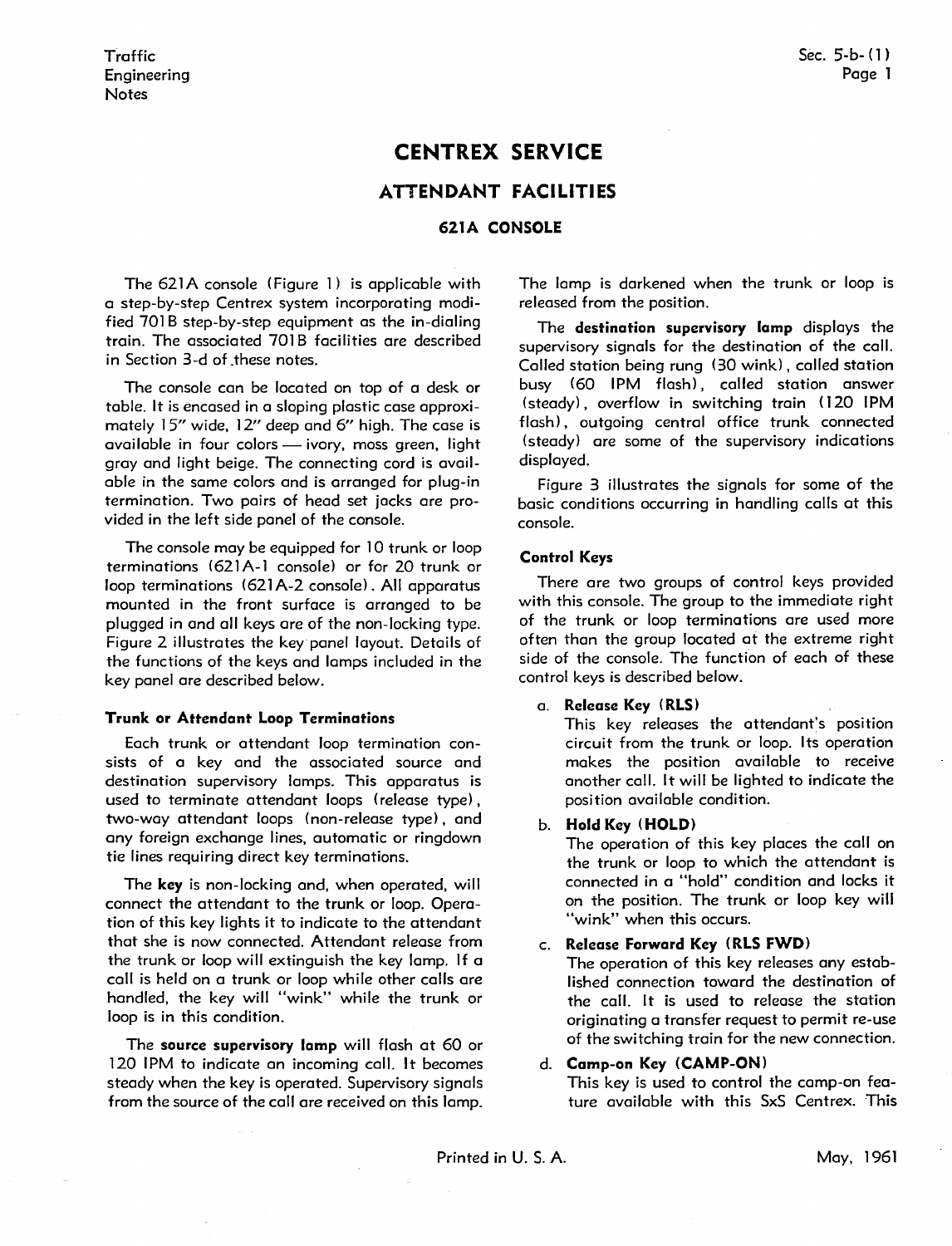feature permits an attendant handled call to camp-on a busy station for automatic connection when that station releases from the call in progress.

# e. **Position Busy** (POS BSY)

The operation of this key removes the position from the operating team even though the position is still occupied. The key will be lighted until the position busy condition is removed by reoperation of the key.

# f. **Supervisor Key (SUPV.)**

This key is used to call a supervisor. It will flash at a 60 IPM until the supervisor has plugged into the position. Incoming- calls are not blocked out of the position when this key is operated.

# g. **Trunk Release Key (TRK RLS)**

This key will release any attendant loop from the position when that loop has become a permanent signal.

# h. **Flash Key (FL)**

This key is used to flash toward the central office on an attendant established LD call to a toll operator. The loop or trunk must still be on her position to perform this function.

#### i. **Ring Key (RINC)**

This key is used to recall an extension held on an attendant trunk, or to recall a toll operator on an incoming call held on the attendant position.

#### j. **Split Key (SPLIT)**

This key is used to split the trunk from the connection, for example, on an announce call. Reoperation of the loop or trunk key removes the split. The key is illuminated when the connection is split.

#### k. **Night Connection Key (NITE)**

This key will appear in only one position of the team. Its operation will transfer listed number calls to the night termination and the key will be lighted. Reoperation of the key releases the night connection arrangements.

#### I. **Key Pulse Rear Key (KPR)**

This key will appear in the positions equipped with two-way attendant loops and FX key ended trunks. It is used to transfer the loop or trunk from one direction of operation to the other.

#### m. **Busy Verification Key (BV)**

Busy verification features are optional and

are provided only upon customer request. This key is located in one position only-the position with the two-way attendant loops. It permits the attendant access to the no-test train for verification of busy extensions.

#### n. **Line Key (LINE)**

This is the attendant's extension line for use on outgoing calls only. The use of the line does not make the position busy to incoming calls.

#### **Pushbutton Dial Unit**

This unit contains the pusbutton dial with its associated START and END keys and register sender connected (RL) lamp.

#### **Other Items**

The audible signal control keys, (OFF-ON and VOLUME) and a calls waiting (CW) lamp are mounted above the dial unit.

#### **Operating Room Arrangements**

It is not necessary to arrange the consoles in a line-up similar to that provided for cord switchboards. All positions included in the operating team should be within the confines of the allocated operating room space but can be located according to the customer's desires.

#### **Position Arrangements**

It is recommended that one position in the team contain the two-way attendant loops, the busy verification feature (if provided) , and the night closing key. Key terminated trunks - foreign exchange, and automatic or ringdown tie lines - can be assigned as desired. However, it is **not** recommended that these direct key terminated trunks be multiplied between position because the supervisory signals received would be duplicated at each termination.

The release type attendant loops will be individual to each position. A maximum of 6 per position can be provided. Handling high volumes of T&C traffic, which is retained on the position for the duration of the call, increases the loop requirements. Preliminary information indicates the loop requirements as follows:

| 4 loops up to 10% TGC of total attendant traffic |      |  |    |
|--------------------------------------------------|------|--|----|
| 5 loops up to 25 $\%$ "                          |      |  |    |
| 6 loops over 25 $\%$                             | - 44 |  | 56 |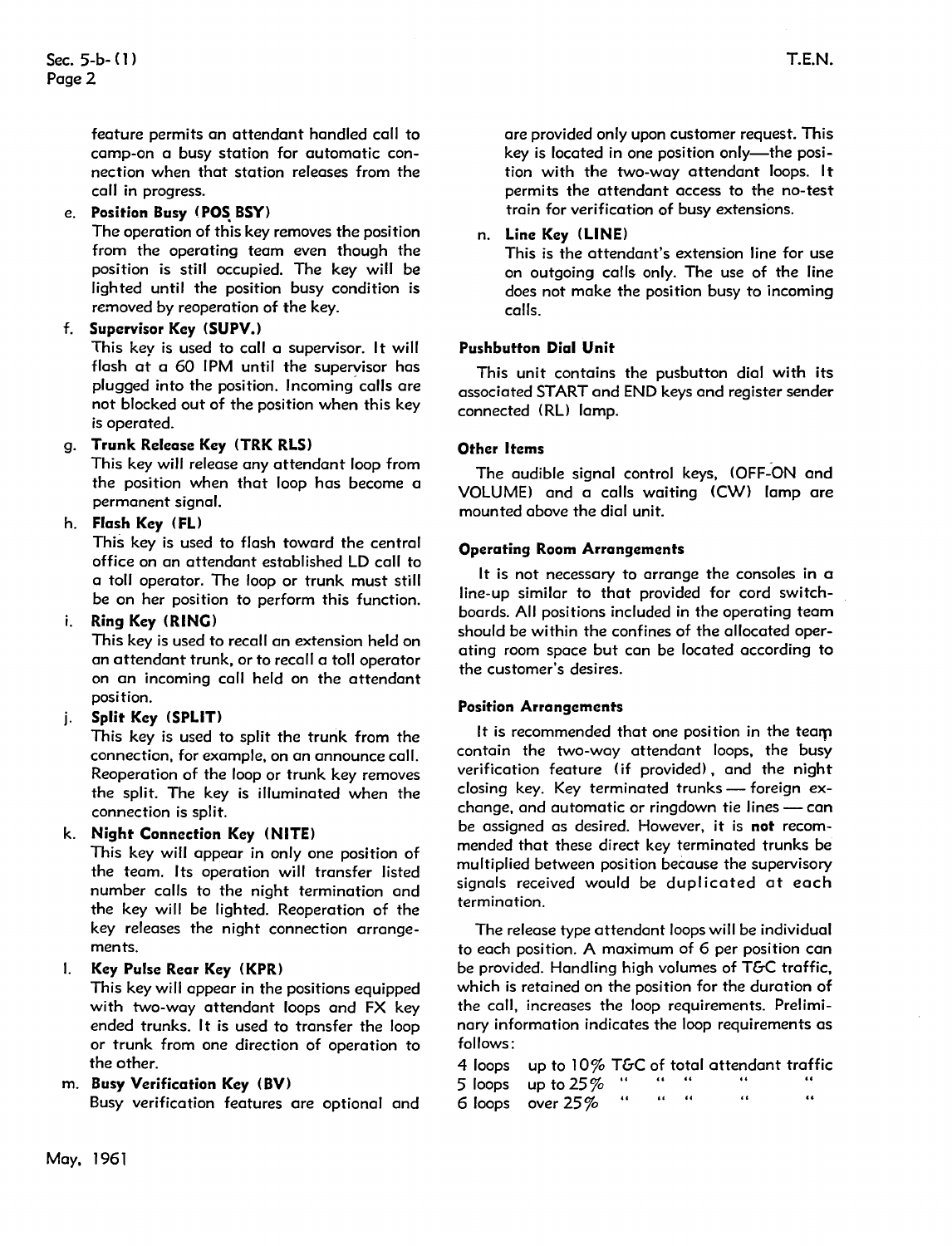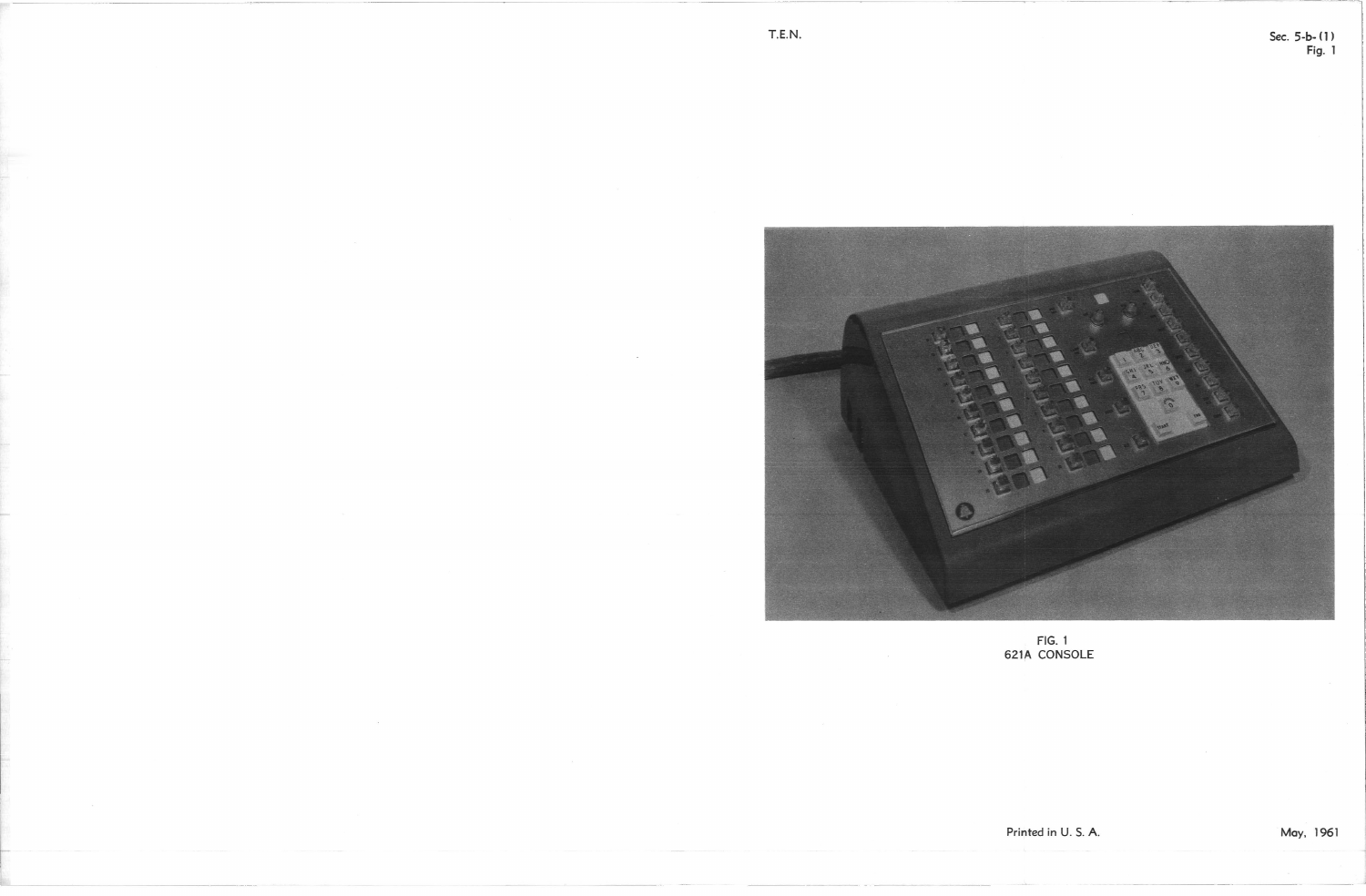$\sim$ 

 $\Delta \sim$ 

 $\mathcal{L}$ 

# **Key panel layout - 621A attendant console** ....

Sec. 5-b- (1) Fig. 2



Printed in U.S. A.

 $\sim$ 

May, 1961